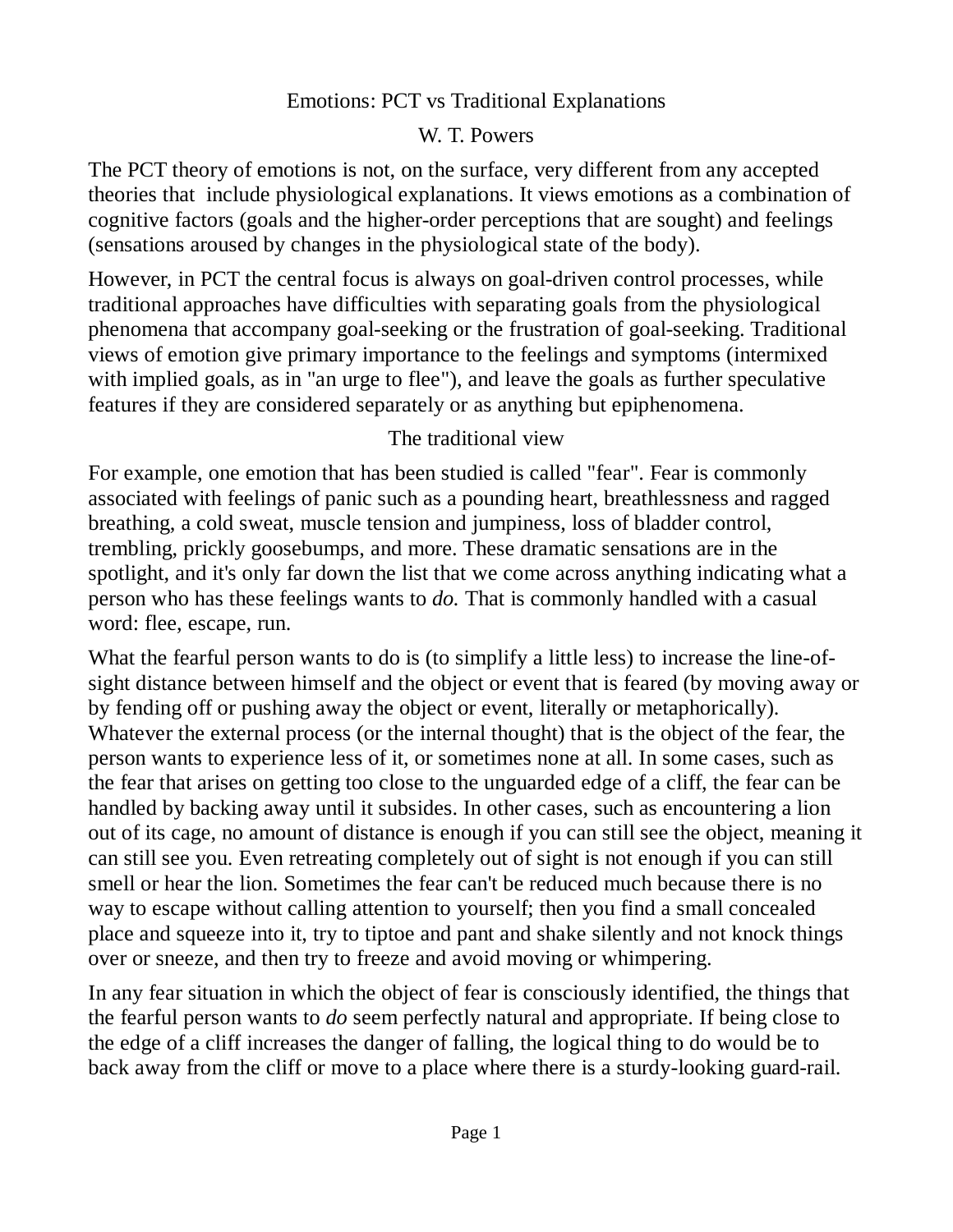Being in the presence of a large uncaged wild predator definitely is an unsafe situation, and one must (a) see to it that the predator is killed, caught, or driven far away, (b) flee to a place of safety, or failing either of those choices (c), keep the predator from detecting one's presence. There are probably other intelligent tactics that could be used.

These tactics as described so far could all be carried out cooly, quickly, and efficiently. They are all activities that, skilfully executed, stand a good chance of averting or avoiding the danger. Their effectiveness would not be improved by adding sensations of fear. So why are the feelings there?

Apparently, the consensus is that feelings are there to serve as warnings that some kind of action must be taken. The feelings are viewed as information-carriers, the products of ancient systems developed during evolution that arouse defenses or trophisms -- an early-warning system that enhances survival. The feelings trigger the actions of the logical danger-avoiding strategies and alert the conscious systems that it is time to do something about a problem. This implies that wherever or whatever the emotion-systems are, they can receive signals from centers higher in the brain which can recognize things such as cliffs and lions, and they can send signals to other higher centers to arouse actions that those centers already know how to carry out.

This theory depends on some very complex features of emotion systems, and some complex interactions with the learned behavioral systems employed, in the present example, to carry out the suggestions or commands of the emotion systems. It's not enough to receive a notification that flight is called for; one must already know how to flee, which is to say how to employ muscles in such a way as to increase the line-ofsight distance to some object identified as one that is to be feared, and which is distinguished from other objects in the same or other locations which are not dangerous. The emotion system must somehow know what behavioral systems are available and what the appropriate action would be in the current environment.

Nevertheless, it can be -- is -- claimed that despite our incomplete knowlege of how these compexities are accomplished, and despite the rudimentary knowledge we have about the actual information carried in this or that neural tract, we can be confident that we have the right overall picture and some experimental indications of its correctness.

### The PCT view

The PCT theory of emotions, however, says that this picture is incorrect. PCT explains the same observations and experiences of emotions, as well as the same experimental evidence, in a fundamentally different way.

According to PCT, all behavior, including emotions, begins with perceptions that are compared with reference-perceptions to generate signals indicating how much difference there is; error signals. Perceptions can either be conscious or exist outside the scope of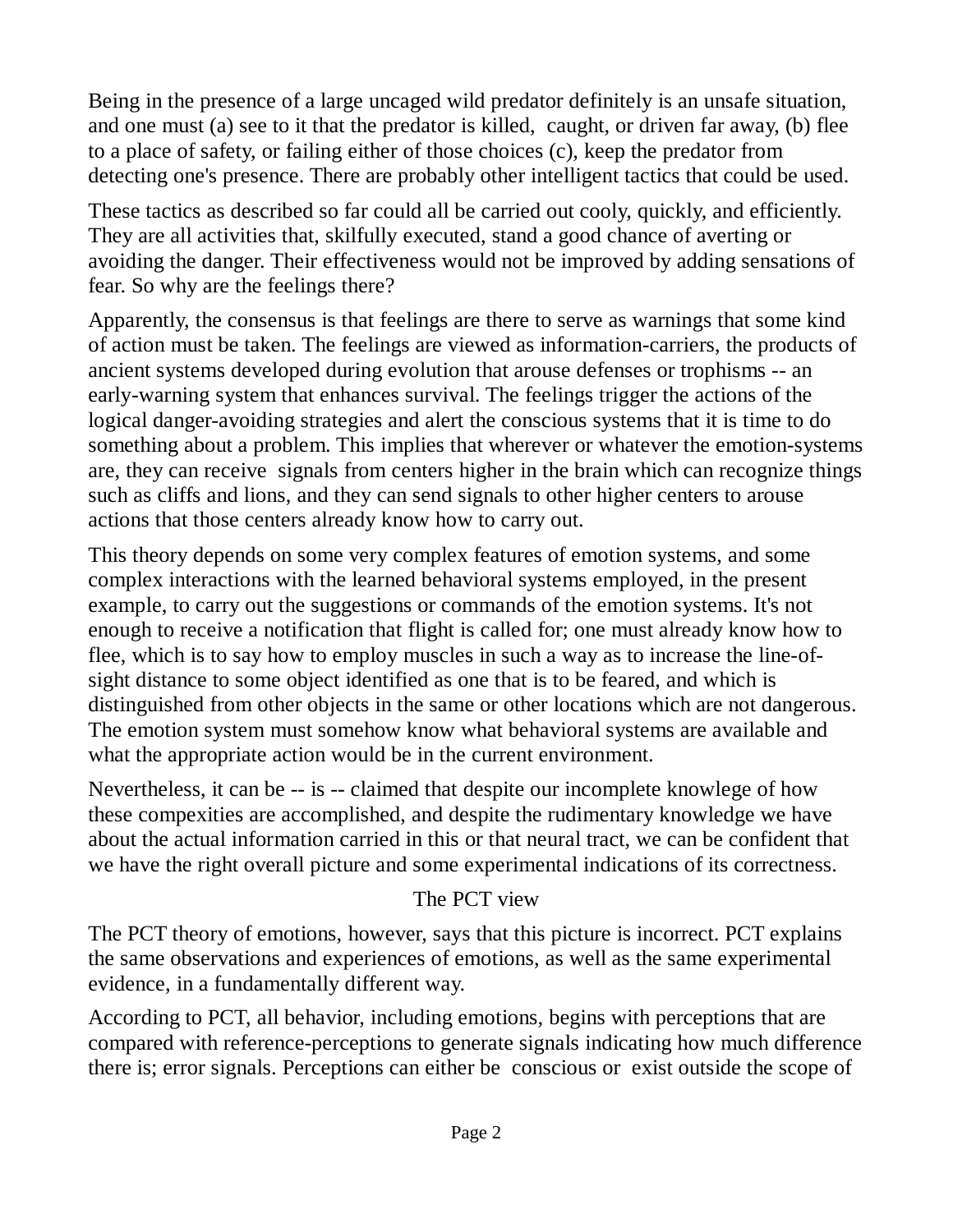conscious awareness; in either case, many of them are controlled by behavior to make them match reference-perceptions and keep them matching despite disturbances and other changes. Unconscious control is called "automatic" but it can become conscious.

Attention or awareness is selective; it conveys to the observer what the observer is prepared to observe. Any behaviors associated with features of the perceptual field outside of awareness occur automatically. It would be possible, for example, for a group of people to be standing on a verandah looking out over a peaceful African landscape, discussing the history of the land, while all the time, somewhere in that visual image in every eye, there is a clear small image recognizeable as a lion standing just inside the boundaries of the south lawn and looking at the verandah. The historical discussion continues undisturbed. Anyone who has played the "Where's Waldo?" game, or has seen the demonstration in which a man in a conspicious gorilla suit is overlooked by an entire audience, is familiar with this phenomenon.

Assume now that somehow, either through experience or through evolution, each person has acquired a control system for avoiding the proximity of unconfined lions. If a person happens consciously to notice this lion as soon as it appears, he or she might suggest to the companions on the verandah, "Let's move into the house; the lions are on their way to the river and there's no reason to take chances." The occupants might move indoors a little more briskly than usual, but with no dramatics. They've seen it before and know what to do.

But let's assume that even with this control system in existence and even with everybody looking right at the south lawn, nobody becomes conscious of the lion. They are too focused on the conversation to notice it. What happens then?

What happens is that the lion-avoiding control systems go into automatic action, and start sending signals to lower systems, telling some of them to start moving indoors, and telling others, the somatic systems, to adjust the physiological systems of the body to support possibly rather energetic action. They start out doing the same things they would do if they were operating consciously. There might be a slight movement toward the house, but the control systems in consciousness simply resist; they are having an interesting conversation aned intend to stay where they are. Disturbed, they resist and cancel the effects of the reference signals being sent automatically to the behavioral systems and no significant actions take place.

However, the other outputs, the ones going to the somatic systems that arouse the body in preparation for action, are still there; nothing is canceling them. The body's physiology is changing.The heart beats a little faster, the breathing becomes a little deeper, the distribution of nutrients and blood flow changes a little. The people on the verandah start to feel a little edgy. a little tense. Something is telling them to move inside, and getting them ready to do so, and something else is keeping them from doing